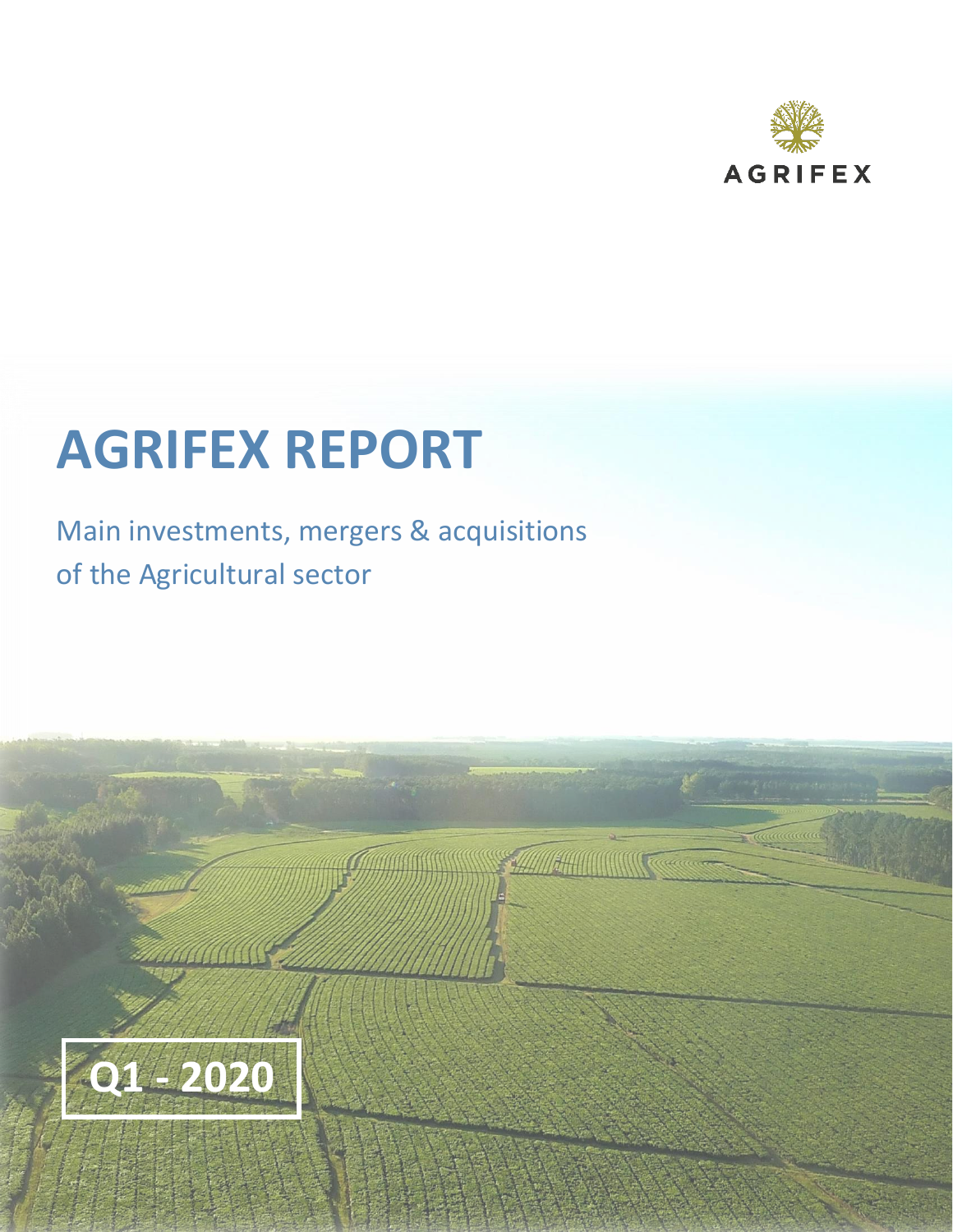

**[Agrifex](http://www.agrifex.com/)** provides financial advisory services with an exclusive focus on the Agricultural sector.

We focus on two main axes: Corporate Finance and Capital Markets; on which we comprehensively address the dimensions of Investment and Financing.

With a boutique approach, we offer tailored solutions for each of our clients. Among them, we have worked for private equity funds, family offices, HNWI and agricultural companies.

M&A advisory is enriched through a representative agreement in South America of U.S.-based **[Verdant](http://www.verdantpartners.com/)  [Partners LLC.](http://www.verdantpartners.com/)**



**Felipe Lanusse** felipe@agrifex.com



**Luis Casanova** luis@agrifex.com

*\* If you wish to receive this quarterly report on a regular basis, please contact us via email with the subject "Subscription".*

**Disclaimer:**

The following material is for informational purposes only and should not be considered as a recommendation or an offer to buy or sell any asset, product or service to which this information may be related. Agrifex has not audited the information presented and does not guarantee its accuracy. Agrifex prepares this report based on public information found in newspapers, newsletters, internet websites, agricultural documents, others and therefore does not validate its veracity.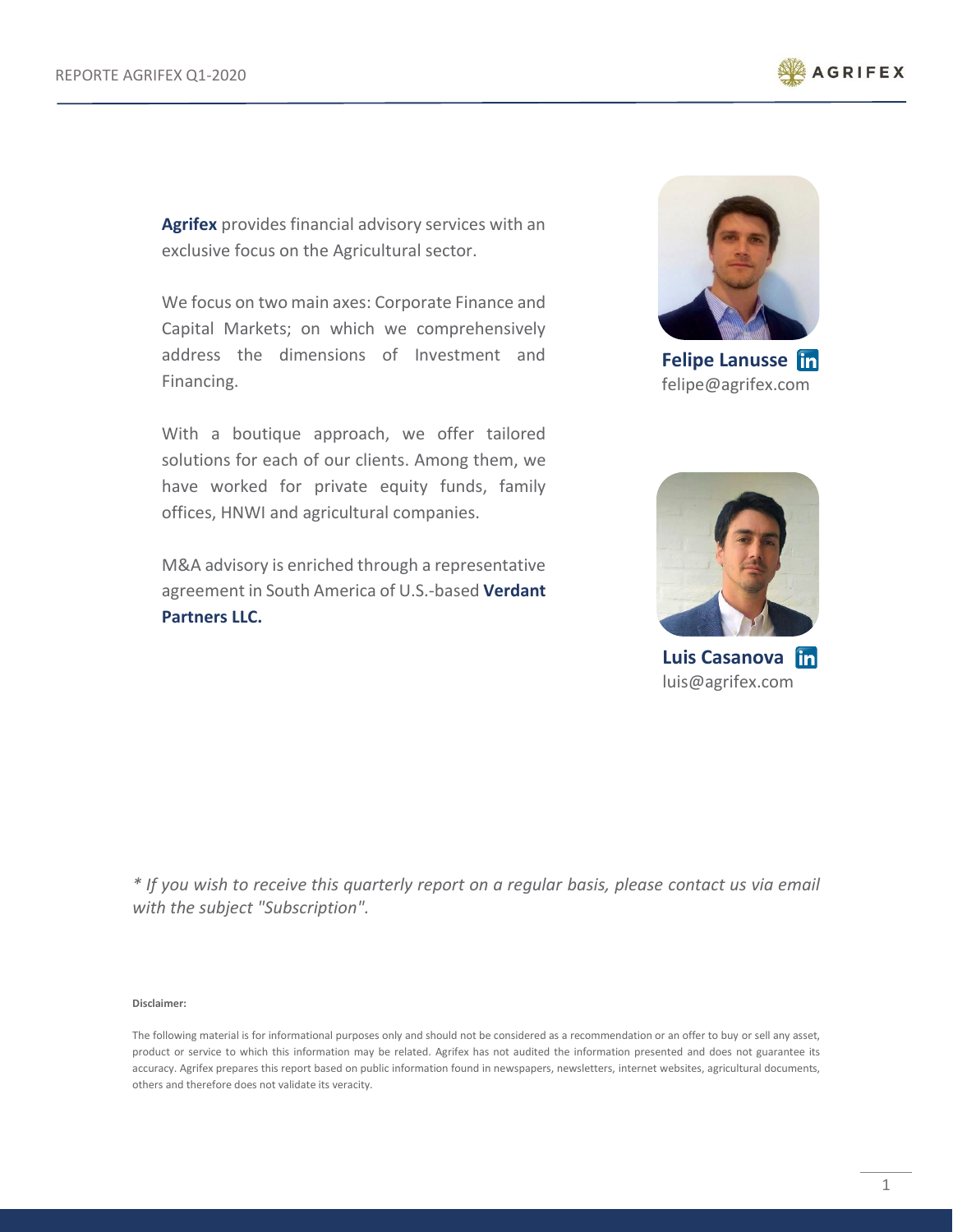

The **AGRIFEX REPORT Q1-2020** summarizes the main Agribusiness activities in investments, mergers, and acquisitions in Argentina during the third quarter of 2019. Circulation is carried out quarterly to develop relevant information. The document consists of three sections:

> **Investments**: in addition to the capital expenditures presented, it may include financing operations such as corporate bonds and stock offerings.

> **Capital Markets:** presents securities issued by Ag companies for financing purposes.

**Mergers & Acquisitions**: together with local transactions, it presents some of the main transactions in the global scope.

### **INVESTMENTS**

- **Grupo Forus** begins investment of AR\$ 85MM in the landing of its company Forbío in the town of Roldán, Santa Fe. The company of Brazilian origin is dedicated to the research, production, and distribution of biological products for agricultural use. Initially, they estimate employing 20 people and focusing on soybean, corn, peanut, and potato crops.
- **EXEL Sakata** invests US\$ 1MM in the development of an experimental station for seed production. This occurs after the company had previously announced in late 2018 an investment of US\$ 40 MM. Until now, the Japanese company that produces vegetable and flower seeds only had a commercial presence in Argentina.
- **Grupo Riccillo** made an investment of US\$ 2 MM in the construction of two feedlot sheds and a biogas plant that will work with the effluents from the livestock operations. Currently, the family company has different business units and, as far as livestock is concerned, it provides feed services to third-parties with a capacity for 70,000 animals, focusing on the 481 quota export market.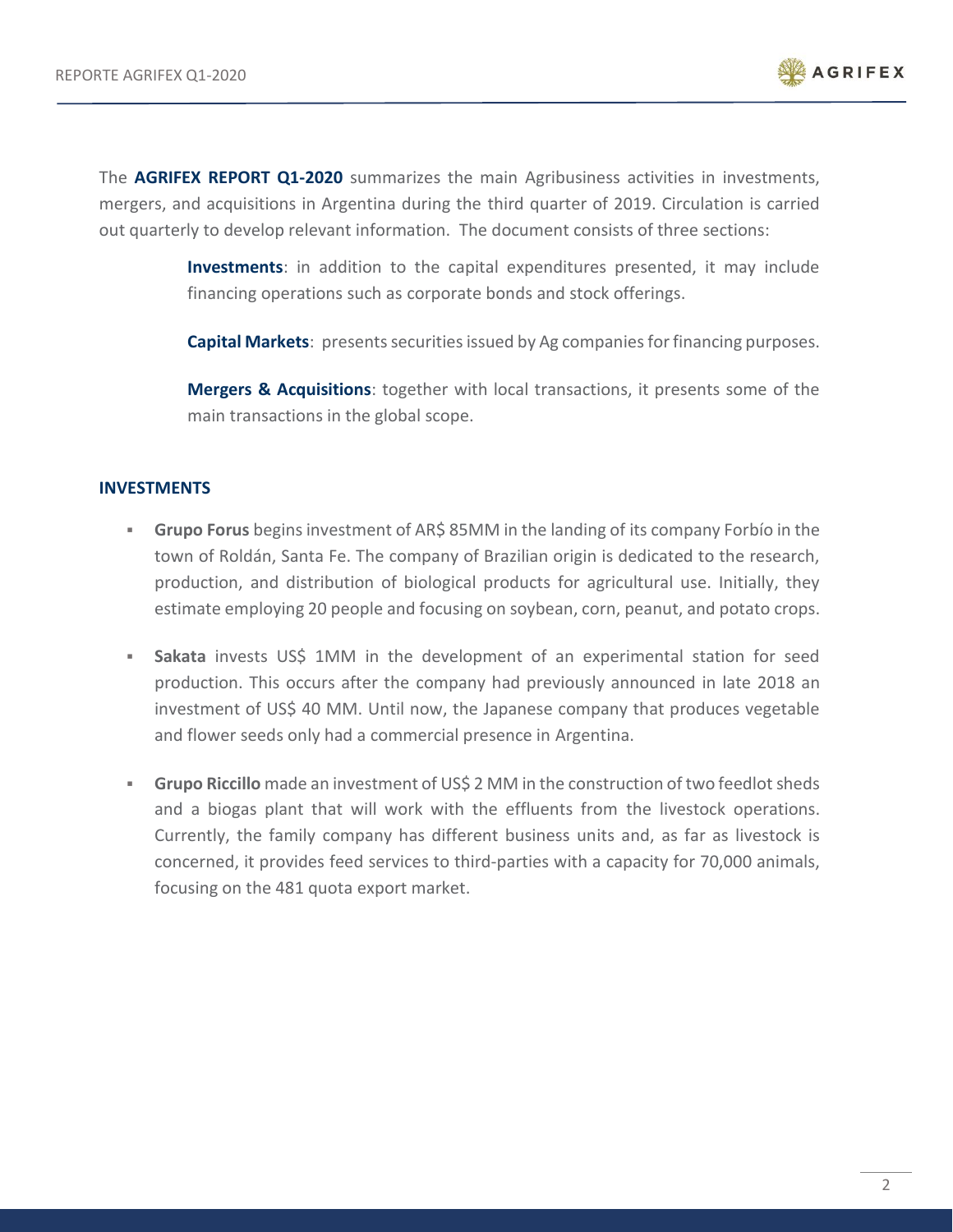

## **CAPITAL MARKETS**

### **Corporate Bonds**

- **Cresud**, the agricultural company of the IRSA group, issued a series of Corporate Bonds in the local market for the equivalent of US\$ 51 MM. The structuring was through Corporate Bonds in 3 classes: Class XXVI denominated and payable in pesos for US\$ 18.2 MM at Badlar rate + 6.5%; Class XXVII denominated in dollars and payable in pesos for US\$ 5.7 MM at a rate of 7.45%: and XXVIII denominated and payable in dollars for US\$ 27.4 MM at 9%.
- **EXT** San Miguel, the citrus company of Tucumán origin, issued a Corporate Bond for US\$ 39 MM. The financing will be used for working capital and to replace bank loans. The Series III issue had an alternative Class A (AR\$ 653 MM - Badlar + 6.5%), Class B (US\$ 11.6 MM - rate 8.5%) and Class C (US\$ 17.15 MM - rate 8.5%), all for a period of 10 months.
- **<sup>■</sup>** Grupo Arcor, national flagship company in the food sector, issued a Corporate Bond for a total of AR\$ 2,600 MM in 2 classes. Class 13 for AR\$ 1,065 (Badlar + 4.25%) maturing in September 2020 and Class 14 for AR\$ MM 1,535 MM (Badlar + 5.75%) maturing in September 2021.
- **Rizobacter**, national leader in biological products, issued the Corporate Bond Series II for a total of US\$ 7.62 MM in 2 classes. Class A denominated in dollars and payable in pesos for US\$ 3.34 MM (10.5% fixed rate and duration of 1.41 years) and Class B denominated and payable in dollars for US\$ 4.28 MM ((9.5% fixed rate and duration of 0.97 years).
- **EXECT** MSU, agricultural production company, issued a Corporate Bond for U\$ 13.85 MM in 2 classes. Class A denominated in dollars and payable in pesos for US\$ 2.7 (9% fixed rate and duration of 1.2 years) and Class B denominated and payable in dollars for US\$ 11.15 and duration of 1.2 years).
- **John Deere**, agricultural machinery company, issued a Corporate Bond for US\$ 25.23 MM in 2 classes. Class III denominated and payable in dollars for US\$ 21.25 MM (9.75% fixed rate and duration of 1.56 years) and Class IV denominated in dollars and payable in pesos for US\$ 4.08 MM (9 % fixed rate and duration of 1.42 years).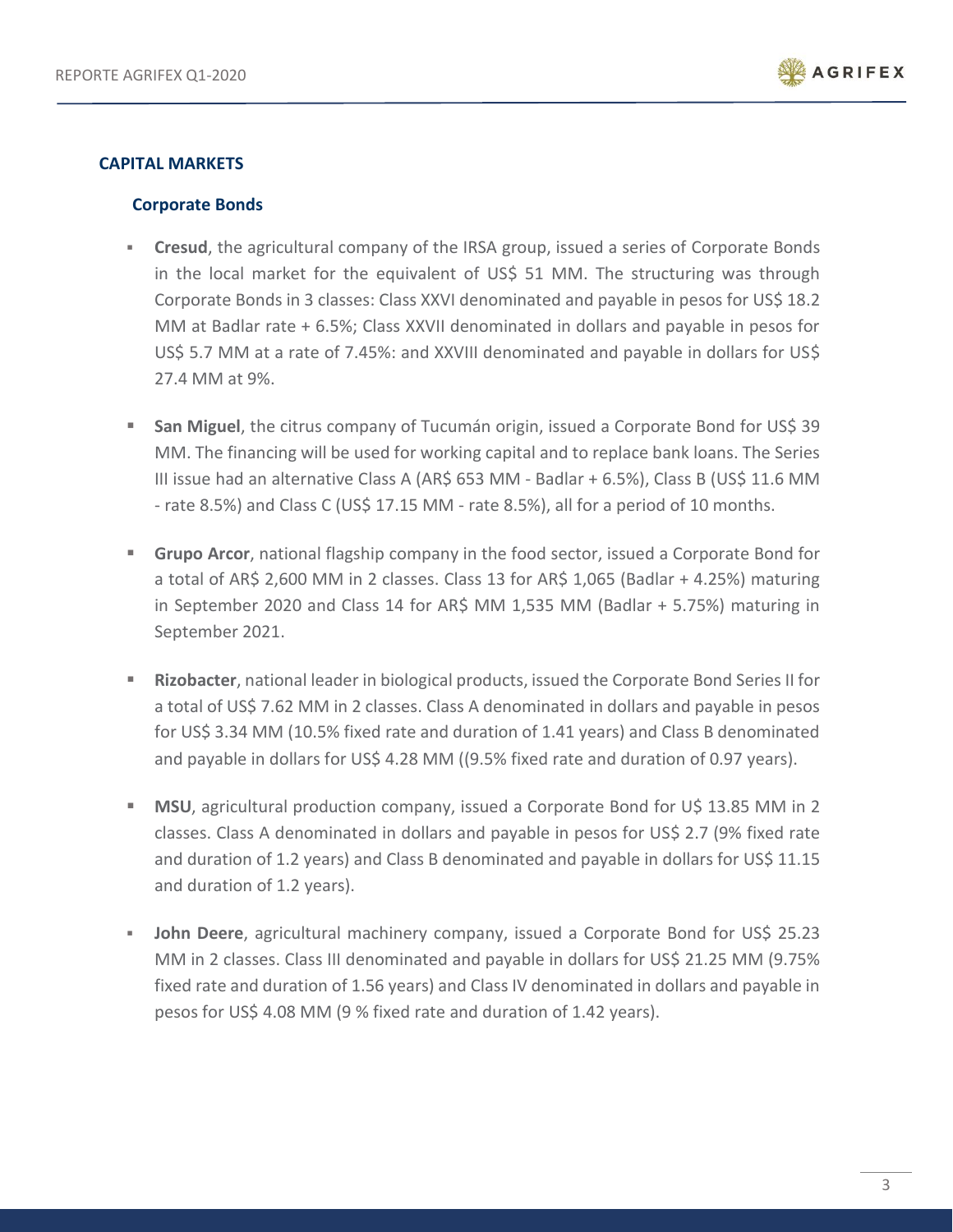

- **Inversora Juramento**, livestock firm of the NOA region, issued a Class 7 Corporate Bond for AR\$ 523.33 MM at a Badlar variable rate + an applicable margin of 7% with a duration of 0.68 years.
- **E Celulosa Argentina**, Argentine forest industry company, issued a Class 15 Corporate Bond for US\$ 3.12 MM denominated in dollars and payable in pesos with a fixed rate of 10% and a duration of 35.63 months.

# **Financial Trusts**

■ No Ag Financial Trusts were registered in this quarter.

# **MERGERS & ACQUISITIONS (M&A)**

## **Global Scope**

- **S&W** acquired **Pasture Genetics**, Australia's third largest company in pasture genetics. The acquisition is in line with the expansion plans that S&W has been having, specifically this will give it a range of new products and a greater presence in the country. In 2019 Pasture Genetics had a turnover of US\$ 20 MM and the total transaction is estimated at US\$ 13.5 MM.
- **Nutrien** acquired 100% of the shares of **Tec Agro**, a leading company in Ag retail with its own soybean brand in the state of Goiás, Brazil. Tec Agro has sales of US\$ 200 MM and employs 500 people. The acquisition is in line with the inorganic growth plan that Nutrien has been supporting in recent years.
- **Sinochem** and **ChemChina** announced the merger of their agricultural units, which will operate under the name of **Syngenta Group**. The Swiss, which was acquired by the stateowned China in 2016 for US \$ 43,000 million, will be in the same group along with Adama, Sinofert, Sinochem Agriculture and Yangnong.
- **UPL** acquired Laoting Yoloo Biotechnology, an agrochemical manufacturing company based in Heibei, China. With 240 employees, more than 100 registered products and 1,200 distribution contacts. Laoting is a strategic company in the growth plans of the Indian company.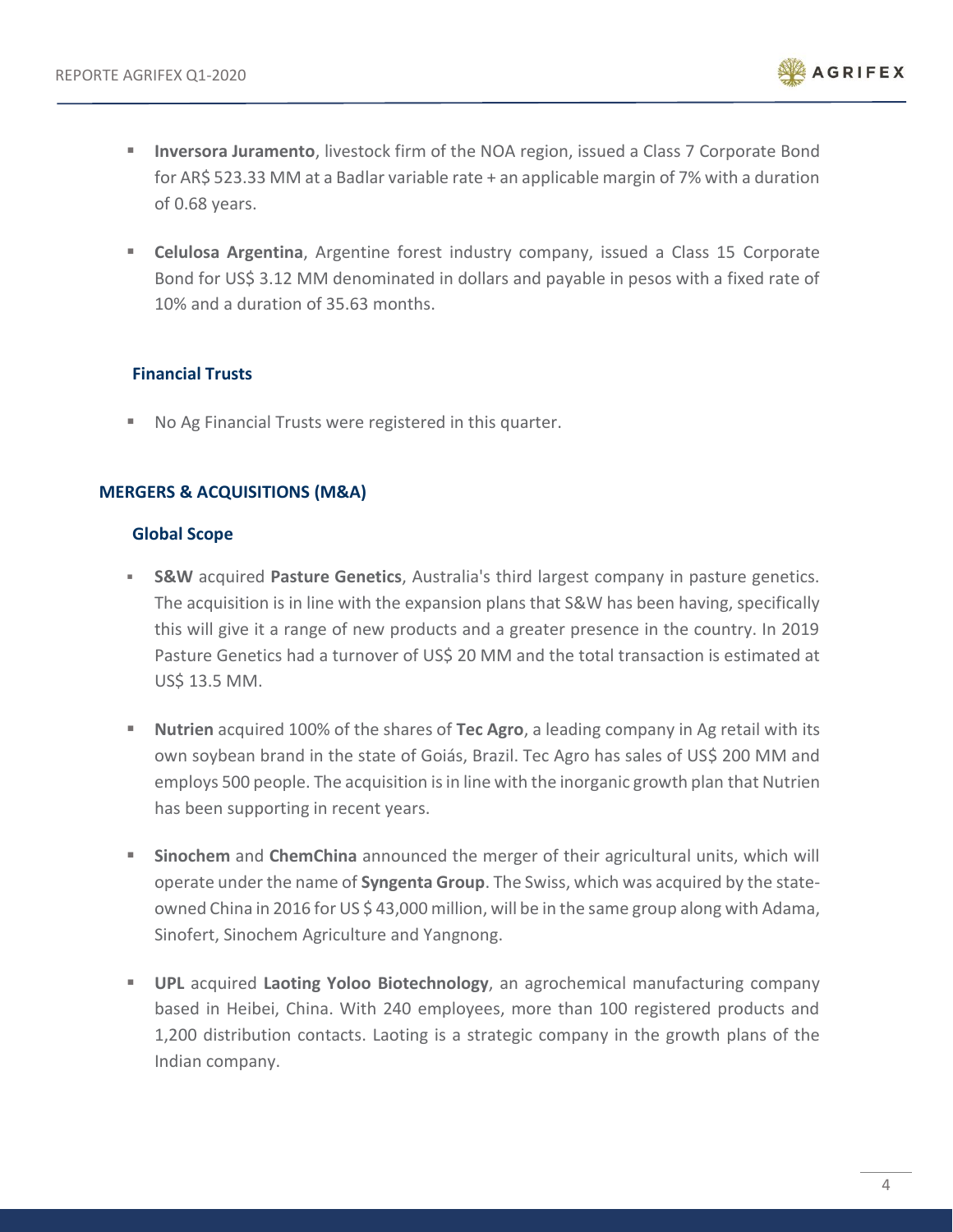

- **Impossible Foods** carried out its series F of fundraising in which it managed to raise US\$ 500 MM. The company, founded in 2011, is dedicated to the production of vegetablebased synthetic meat and is constantly growing. This event supports round E carried out in May 2019 in which they raised US\$ 300 MM.
- **EXECT Alpha Foods** raised US\$ 28 MM in its Series A fundraising round. Based in California, the company founded in 2015 is dedicated to producing and marketing non-GMO vegan foods. The investment was led by VC firm **AccelFoods**.
- **EXECT** Dairy Farmers of America, organization with 14,000 members, reached an agreement to acquire a substantial part of **Dean Foods** for US\$ 425 MM. Dean Foods is the largest milk processor in the US and owns well-known brands like DairyPure and TruMoo. Likewise, Dean Foods buys approximately 10% of the milk produced in the country.

## **Local Scope**

- **Celulosa Argentina** divest assets for US\$ 22.5 MM. This occurs in a framework of restructuring of liabilities after the company does not pay the interest corresponding to previously issued Corporate Bond. The acquiring company is an Austrian forestryindustrial group **SPS Walholding GmbH**, which was left with 3 companies, Rudaco, TC Rey and Iviraterá and forest flights. Celulosa Argentina is listed on the local stock exchange and is controlled by Grupo Tapebicuá.
- **Cervecería y Maltería Quilmes**, member of the AbInBev group, acquired 100% Dante Robino and thus entered the wine business for the first time. The winemaker, founded by the Squassini family in 1920, has a production capacity of 11.5 MM liters from which its 14 brands and 37 varieties of wines and sparkling wines come out.
- **Tomorrow Foods**, Pergamino-based venture dedicated to the research and production of ingredients derived from plant proteins, raised US\$ 200,000. The investor was VC firm **Grid Exponential** and the objective is to finish the ingredient development stage and then make a first commercial phase.
- **E** Nanótica Agro, Argentine company dedicated to creating technology to micro encapsulate agrochemicals, is currently in a round of financing for US\$ 2MM. The company was founded in late 2018 to create more sustainable products based on nanotechnology and today employs 7 people. With the capital injection they plan to increase their work team to 17 people to start their operations in Brazil.